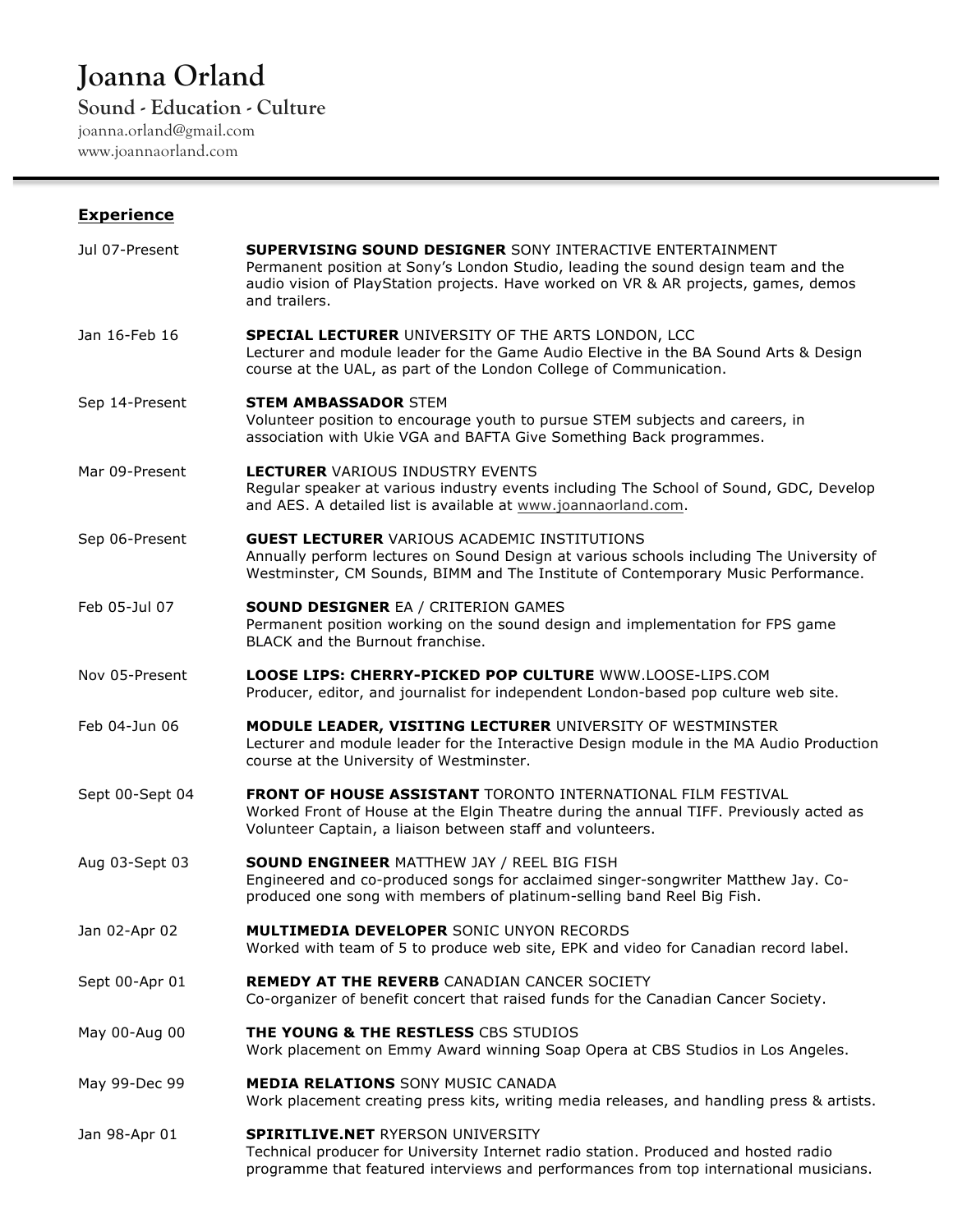# **Joanna Orland**

# **Sound - Education - Culture**

joanna.orland@gmail.com www.joannaorland.com

# **Awards and Distinctions**

#### **MCV Top 100 Women In Games**

Named as one of the MCV Top 100 Women in Games in 2013 and 2015.

#### **Inspiring Women in the Arts, in partnership with BAFTA**

1 of 150 women invited to take part in the 2015 Inspiring Women in the Arts event at the Tate Modern.

#### **Ukie Video Game Ambassador**

Became a Video Game Ambassador for Ukie in 2014. VGA appearances include the 2016 Ukie Careers Bar at EGX Rezzed, the 2014 EGX Conference presenting *A Career in Game Audio* and the *Go 8-Bit* Careers Panel.

#### **BAFTA Jury**

BAFTA Games Awards Jury member for Music (2016), Audio Achievement (2012, 2015) and Best Game (2014).

#### **School of Sound Speaker**

Speaker at the renowned School of Sound International Symposium in April 2015.

#### **AES Keynote Speaker**

Selected as the 2015 keynote speaker for the AES 56th Conference on Audio for Games.

#### **GDC Speaker**

Presented talks *Getting Buy-In: How to Give Your Game Audio Style* (2015), *Atmospheric Audio in God of War 3* (2011) and *Bringing Ambience To The Foreground: Enhancing Emotion Through Ambient Sound Design* (2009).

#### **Develop Award Nominee**

Sound Design nominations for PlayStation VR Worlds (2017), *Book of Potions* (2014) & *Burnout Paradise* (2008).

#### **Develop Award Winner**

Winner of Audio Accomplishment Award for *Wonderbook: Book of Spells* (2013), Best Art & Sound jointly for *BLACK* and *Burnout Revenge* (2006).

#### **Develop Speaker**

Co-presented *Sound and Music: Best Friends Forever – Communication and Influence for Better Results* (2013).

#### **Tiga Awards Nominee**

Nominated for Tiga Award for Audio Design for both *Wonderbook: Book of Spells* and *Diggs Nightcrawler* (2013).

#### **BAFTA Nominee**

Nominated for BAFTA Award for Best Audio for FPS game *BLACK* (2006).

#### **IGN Awards Winner**

Won distinction for Best Use of Sound for *BLACK* (2006).

#### **Music and Sound Awards (MAS) Jury**

Jury Member for the UK Awards in the Sound Design in Gaming category (2013 and 2015).

#### **SensoriaPro 2014 Panelist**

Participated in the SensoriaPro *Sound Design for Games* panel moderated by John Broomhall.

#### **Europrix Top Talent Award Jury**

Jury member for the 2004 multimedia competition based in Salzburg, Austria.